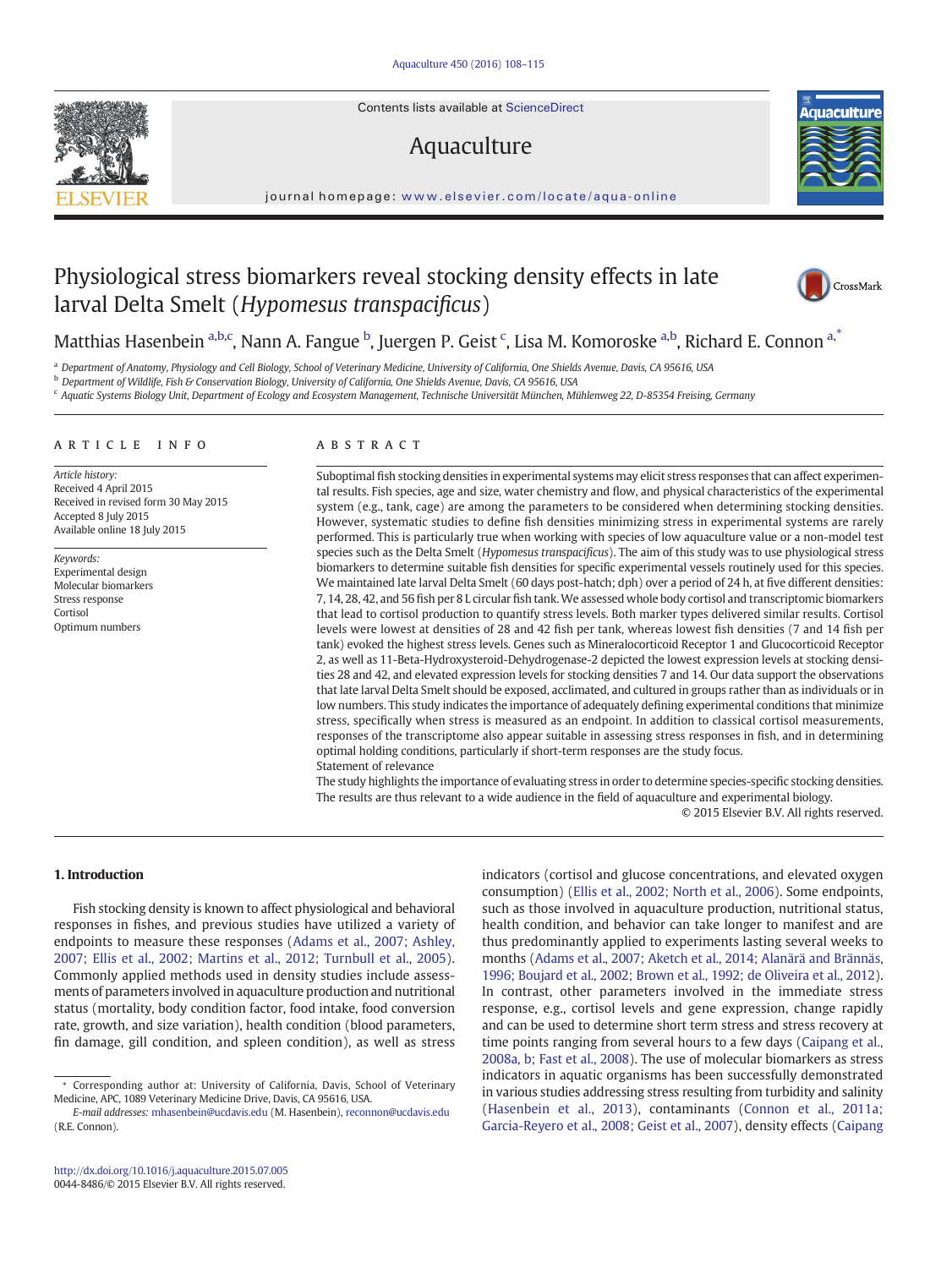[et al., 2008a, b; Gornati et al., 2004a, b; Salas-Leiton et al., 2010](#page-6-0)), as well as recovery from stress [\(Wiseman et al., 2007\)](#page-7-0). Besides commonly assessed plasma cortisol levels (e.g., [Pickering and Pottinger, 1989](#page-7-0)), whole-body cortisol levels have also been used successfully to determine stress levels in fish ([Cachat et al., 2010; Ramsay et al., 2006,](#page-6-0) [2009\)](#page-6-0), but few studies have associated them with responses on the transcriptome.

Since stocking density impacts physiological and behavioral responses in fishes, defining suitable stocking densities is important in aquaculture, as well as in experimental investigations testing biologically-relevant hypotheses. In addition, studies on several different fish species using the same experimental protocol revealed species-specific differences in the intensity and direction of the stress response after density manipulation [\(Pottinger, 2010](#page-7-0)). Stress and aggression can increase at low densities when social hierarchies instead of schooling behaviors occur. On the other hand, high stocking densities can also result in an increase in stress levels due to intraspecific competition. Studies on different species and different experimental settings have indicated that both high and low stocking densities can cause severe stress in fish [\(Aketch et al., 2014; Alanärä and Brännäs, 1996;](#page-6-0) [Brown et al., 1992; Costas et al., 2008; Jørgensen et al., 1993](#page-6-0)).

Generalized stress responses in fishes can be activated by diverse and sometimes subtle stressors (reviewed in [Barton, 2002; Wendelaar](#page-6-0) [Bonga, 1997](#page-6-0)), and any additional stress, such as one resulting from unfavorable stocking density, can act as a confounding factor impacting experimental results, which in turn can potentially lead to misinterpretation of data. Thus assessing density stress is particularly crucial when evaluating stress responsive parameters (e.g., cortisol, glucose) as experimental endpoints. Moreover, any experimental protocol should also try to minimize stress of the organisms for animal welfare reasons. Experimental stocking densities, however, are often exclusively based on numbers of individuals needed for specific assessments; e.g., pooling organisms to achieve a certain yield ([Alsop and](#page-6-0) [Vijayan, 2008](#page-6-0)), accepted sample sizes (n-values) ([Jensen, 1972\)](#page-7-0), or empirical observations (e.g., replication, independence of samples to increase statistical power). For instance, in ecotoxicological testing, the number of organisms used per treatment tends to follow specific guidelines such as standard protocols implemented by the U.S. Environment Protection Agency [\(USEPA, 2002](#page-7-0)), the Organization for Economic Cooperation and Development [\(OECD, 2006\)](#page-7-0), or the International Organization of Standardization [\(ISO, 2014](#page-7-0)). Furthermore, there is a requirement that researchers seek reasonable alternatives concerning the use of animals in experimentation, failing which there is an obligation to minimize numbers used ([Schechtman, 2002\)](#page-7-0).

Experimental protocols do not always account for the physiological impacts of stocking density. For example, [Oikari \(2006\)](#page-7-0) reviewed the use of caging techniques in field-based ecotoxicological studies, and highlighted that stress susceptibility in fish is rarely incorporated into toxicological evaluations. The review further indicates that test acceptance standards are usually based on survival, regardless of density, thus somewhat biased results are likely accepted. [Oikari \(2006\)](#page-7-0) further recommends the development of suitable and stress-free stocking densities, in particular when assessing physiological responses associated with organismal stress as an endpoint to answer a specific research question.

A wealth of information on stocking density effects is available for aquaculture-relevant species, from which experimental stocking densities that minimize stress can be derived. Examples of such species include salmon (Salmo salar) ([Adams et al., 2007; Turnbull et al., 1998,](#page-6-0) [2005\)](#page-6-0), rainbow trout (Oncorhynchus mykiss) ([Ellis et al., 2002](#page-6-0)), Arctic charr (Salvelinus alpinus) ([Brown et al., 1992; Jørgensen et al., 1993](#page-6-0)) or model species such as zebrafish (Danio rerio) [\(Gronquist and](#page-7-0) [Berges, 2013; Pavlidis et al., 2013; Spence and Smith, 2005](#page-7-0)), fathead minnow (Pimephales promelas) [\(Ankley and Villeneuve, 2006; Smith](#page-6-0) [et al., 1978](#page-6-0)), and Japanese medaka (Oryzias latipes) [\(Davis et al., 2002;](#page-6-0) [USEPA, 1991](#page-6-0)). When working experimentally with non-model and/or endangered fish species, data on optimal stocking densities may be limited, and thus important to determine. Here, we use the Delta Smelt (Hypomesus transpacificus) as an example non-model fish to demonstrate the importance of stocking density determination in experimental biology.

The Delta Smelt is a fish species endemic to the Sacramento– San Joaquin River Delta, California, USA, and was listed as threatened in 1993 under both State and the Federal Endangered Species Acts [\(CDFW, 2014; USFWS, 1993\)](#page-6-0) and as endangered under California State Endangered Species Acts in 2010 [\(CDFW, 2014](#page-6-0)). In response to the species' decline, the University of California, Davis Fish Conservation & Culture Laboratory (FCCL) was founded with the mission to develop intensive fish culture techniques to create a genetically and demographically robust captive population and provide a supply of fish for research purposes ([Fisch et al., 2013; Lindberg et al., 2013\)](#page-6-0). Information on appropriate stocking densities for this species beyond those used for facility production [\(Baskerville-Bridges et al., 2005; Lindberg et al., 2013](#page-6-0)) is still limited, yet there is an increasing number of studies that use this species in ecotoxicological testing and ecophysiological testing [\(Connon et al., 2009, 2011a, b; Hasenbein et al., 2013; Komoroske](#page-6-0) [et al., 2014; Swanson and Young, 1998; Swanson et al., 2000\)](#page-6-0). We have used this species towards establishing links between densitydependent physiological stress responses, with the aim of estimating the stocking densities that minimized stress in late larval Delta Smelt for a commonly used experimental design. Because Delta Smelt are described as an aggregating pelagic species [\(Bennett, 2005; Moyle, 2002](#page-6-0)), we hypothesize that the stress response will be elevated at low densities, as well as at high stocking densities. Therefore, this study aims to determine suitable densities to be used for experimental designs.

#### 2. Material & Methods

#### 2.1. Fish exposures

Fish and experimental space were provided by the University of California, Davis Fish Conservation and Cultural Laboratory (FCCL; Byron, CA, USA). The fish were reared according to the methods described in [Lindberg et al. \(2013\)](#page-7-0). In brief, fish were cultured in black tanks with no substrate, plants, or structure. The larvae were maintained in a recirculating system with biofilters, and fed with Artemia franciscana, 6 times per day at a volume of 1–3 nauplii/mL. Fish were held at densities between 4 and  $8·L^{-1}$  at an age of 40–50 dph. At early larval stages fish were stocked at 42–46 fish  $\cdot$ L<sup>-1</sup>. The light intensity is kept low to accommodate the light sensitivity and ranges depending on life stage between 10 and 50 lx. The average rearing temperature across the rearing period was 17.4 °C (SD  $\pm$  0.66). The mean length (fork length) and weight of 60 dph Delta Smelt were 19.37 mm (SD  $\pm$  2.69) and 0.0303 ⋅g (SD  $\pm$  0.015). Late larval Delta Smelt (60 dph) were exposed in triplicate, in aerated facility water at densities of 7, 14, 28, 42, or 56 fish per black circular fish tank (8 L) (2 gal black plastic pail; item # 3539; United States Plastic Corporation®, USA; Dimensions: height: 23.90 cm, top outer diameter: 24.20 cm, bottom outer diameter: 23.90 cm) for a period of 24 h at a light:dark cycle of 16 h:8 h. Tanks were aerated with air stones during the entire experiment. Tanks were static and water level in tanks was adjusted to a height of 19.50 cm which results in a total water volume of 6.4 L per tank. Fish were fed prior to the experiment, but were kept unfed throughout the test duration in order to avoid stress variability related to feeding. All handling and experimental procedures were reviewed and approved by the UC Davis Institutional Animal Care and Use Committee (IACUC protocol # 16591). Dissolved oxygen, salinity, specific conductance, pH, turbidity, ammonia (total ammonia-N), and light intensity were monitored at test initiation and at test termination [\(Table 1](#page-2-0)). Temperature was recorded throughout the experiment using iBCod submersible temperature loggers (Alpha Mach Inc., Ste-Julie, QC, Canada). Tank control fish were sampled using a 1 L beaker directly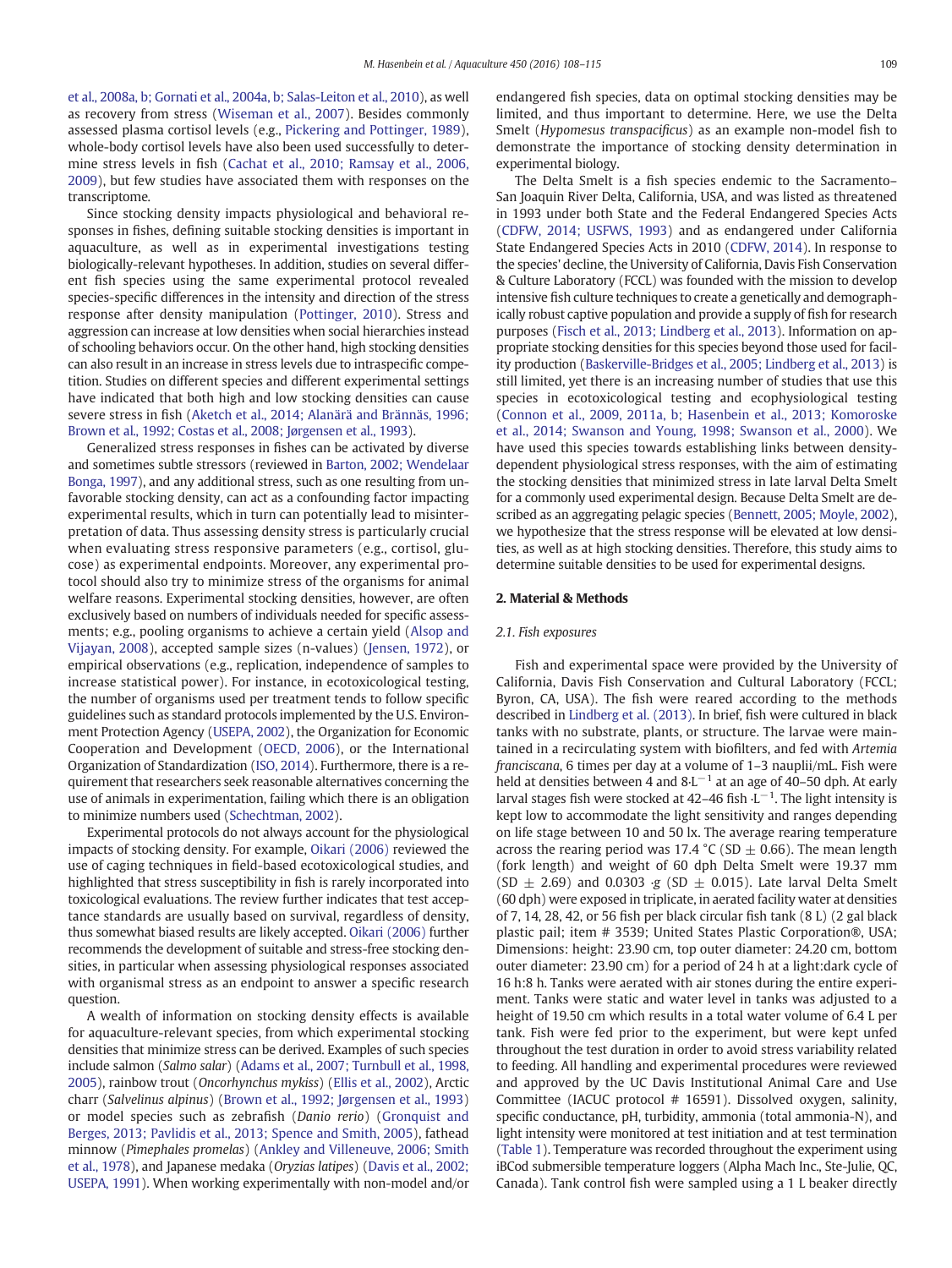<span id="page-2-0"></span>from the facility rearing tank previous to test initiation to determine baseline stress, following the same process used to transfer fish to the experimental tanks. At experiment termination, fish were immediately euthanized with an overdose of 50 mg  $L^{-1}$  tricaine methanesulfonate (MS-222; Finquel, Argent Laboratories, Redmond, WA, USA), at neutral pH, buffered with sodium bicarbonate. Whole fish were transferred into 1.5 mL microcentrifuge tubes and snap frozen in liquid nitrogen. Samples were stored at −80 °C for subsequent biochemical and molecular analyses.

# 2.2. Cortisol assessments

Whole body cortisol was assessed in a total of nine fish from each treatment (three per replicate), using the methods established for zebrafish [\(Alsop and Vijayan, 2008; Cachat et al., 2010](#page-6-0)); volumes of solutions used were optimized for use in Delta Smelt [\(Hasenbein](#page-7-0) [et al., 2013\)](#page-7-0). In brief, samples were defrosted on ice and homogenized for 2 min in 1 mL ice-cold  $1 \times$  PBS buffer (phosphate buffered saline, BioUltra, Sigma Aldrich®, lot # BCBD7118) using a TissueLyser LT (Qiagen©, Venlo, Limburg, Netherlands) at a frequency of 50 Hz. The resulting homogenate was divided in equal amounts of 500 μL, and used for cortisol and total protein determinations. Samples were processed at 4 °C throughout the complete extraction procedure. Cortisol was extracted from the homogenate by adding 2.5 mL diethyl ether (VWR International LLC, Radnor, PA, USA) and subsequent vortexing for 1 min. A total of three washing steps with diethyl ether were performed in order to achieve the maximum yield. After each washing step, samples were centrifuged immediately for 7 min at 3200 ∙g at 4 °C using a refrigerated centrifuge (Sorvall Biofuge Primo R, Kendro Laboratory Products, Hanau, Germany). The supernatant was transferred to a 15 mL Pyrex glass tube for diethyl ether evaporation, which was performed using an air pump with a 0.22 μm Millipore Express filter (EMD Millipore Corporation, Billerica, MA, USA). Dried samples were resuspended in 200 μL ice-cold  $1 \times$  PBS buffer and incubated overnight at 4 °C for resuspension. Cortisol assays (Salivary Cortisol, Enzyme Immunoassay Kit, Salimetrics, Inc., State College, PA, USA) were

performed according to the manufacturer's instructions, and cortisol levels (mg ⋅  $dL^{-1}$ ) were calculated with a four-parameter sigmoid standard curve (minus curve fit). The cortisol assay has been validated for Delta Smelt [\(Hasenbein et al., 2013\)](#page-7-0) and zebrafish [\(Cachat et al.,](#page-6-0) [2010; Egan et al., 2009\)](#page-6-0), with a cross reactivity of the antibody for cortisone of 0.13%. Cortisol levels were normalized to total protein and denoted as cortisol concentration (pg cortisol ∤ug protein<sup>-1</sup>). The second half of the homogenate was used to determine protein content. Following centrifugation at 16,500 ×g for 30 min at 4 °C (Beckman Allegra 21R Centrifuge, Beckman Coulter Inc., Indianapolis, IN, USA) the supernatant of each sample was collected and used for total protein content determination following the manufacturer's protocol (BCA Protein Assay Kit, Thermo Fisher Scientific Inc., Waltham, MA, USA).

#### 2.3. Quantitative PCR

Total RNA was extracted from whole-body homogenates. RNA extractions were performed according to the manufacturer's protocols using the RNeasy Mini QIAcube Kit (Qiagen©, Venlo, Limburg, Netherlands) utilizing a QIAcube (Qiagen©, Venlo, Limburg, Netherlands). Qualitative and quantitative RNA determinations were conducted using a NanoDrop ND1000 Spectrophotometer (NanoDrop Technologies, Inc., Wilmington, DE, USA); 260/280 and 260/230 ratios ranged from 1.98 to 2.20, and from 1.45 to 2.35, respectively. Integrity of total RNA was assessed by electrophoresis on a 1% (w/v) agarose gel stained with SYBR Dye (SYBR Safe DNA Gel Stain, Invitrogen™, Life Technologies™, Carlsbad, CA, USA). Eight to nine fish per treatment (2–3 from each replicate dependent on survival) were assessed by quantitative polymerase chain reaction (qPCR). Complementary DNA (cDNA) synthesis was performed with 1 μg total RNA per sample, using Reverse Transcriptase III (SuperScript® III Reverse Transcriptase, Invitrogen™, Life Technologies™, Carlsbad, CA, USA). Primer and probes for qPCR analyses were designed using Roche Universal Library Assay Design Center [\(https://www.roche](https://www.roche-applied-science.com)[applied-science.com\)](https://www.roche-applied-science.com). Designed primers were purchased through Eurofins MWG Operon [\(http://www.euro](http://www.eurofinsdna.com)finsdna.com), and fluorescent

Table 1

|  | Physicochemical water parameters. Means with standard deviations across all densities and replicates over the 24 h exposure time. |  |
|--|-----------------------------------------------------------------------------------------------------------------------------------|--|
|  |                                                                                                                                   |  |

| Parameter, unit and time point          | Mean/SD $\pm$ | Facility water | Density 7 | Density 14 | Density 28     | Density 42     | Density 56     |
|-----------------------------------------|---------------|----------------|-----------|------------|----------------|----------------|----------------|
| DO mg $\cdot L^{-1}/T0$                 | Mean          | 9.8            | 9.5       | 9.4        | 9.4            | 9.2            | 9.1            |
|                                         | SD            | 0.3            | 0.0       | 0.0        | 0.0            | 0.1            | 0.1            |
| DO mg $\cdot L^{-1}/T24$                | Mean          | N/A            | 10.1      | 10.0       | 10.0           | 9.9            | 9.9            |
|                                         | SD            | N/A            | 0.1       | 0.1        | 0.1            | 0.1            | 0.1            |
| SC $\mu$ S $\cdot$ L $^{-1}$ /TO        | Mean          | 497            | 494       | 499        | 496            | 493            | 496            |
|                                         | SD            | 4              | 1         |            | $\overline{4}$ | $\overline{2}$ | $\overline{2}$ |
| SC $\mu$ S $\cdot$ L <sup>-1</sup> /T24 | Mean          | N/A            | 500       | 501        | 499            | 498            | 502            |
|                                         | SD            | N/A            | 3         | 3          | 3              | $\overline{2}$ | 2              |
| pH/T0                                   | Mean          | 7.9            | 8.0       | 8.0        | 8.0            | 8.0            | 8.0            |
|                                         | SD            | 0.2            | 0.0       | 0.0        | 0.0            | 0.1            | 0.3            |
| pH/T24                                  | Mean          | N/A            | 7.7       | 7.7        | 7.8            | 7.8            | 8.0            |
|                                         | SD            | N/A            | 0.0       | 0.0        | 0.1            | 0.1            | 0.2            |
| Sal PSU/T0                              | Mean          | 0.2            | 0.2       | 0.2        | 0.2            | 0.2            | 0.2            |
|                                         | SD            | 0.0            | 0.0       | 0.0        | 0.0            | 0.0            | 0.0            |
| Sal PSU/T24                             | Mean          | N/A            | 0.2       | 0.2        | 0.2            | 0.2            | 0.2            |
|                                         | SD            | N/A            | 0.0       | 0.0        | 0.0            | 0.0            | 0.0            |
| Tur NTU/T0                              | Mean          | 13.1           | 13.7      | 14.0       | 13.6           | 13.5           | 14.0           |
|                                         | SD            | 0.7            | 0.1       | 0.4        | 0.9            | 0.4            | 0.5            |
| Tur NTU/T24                             | Mean          | N/A            | 12.5      | 13.5       | 12.9           | 13.0           | 13.4           |
|                                         | SD            | N/A            | 0.5       | 0.2        | 0.6            | 0.3            | 0.6            |
| TAN mg $\cdot$ L <sup>-1</sup> /T0      | Mean          | 0.1            | 0.1       | 0.1        | 0.1            | 0.1            | 0.1            |
|                                         | <b>SD</b>     | 0.0            | 0.0       | 0.0        | 0.0            | 0.0            | 0.0            |
| TAN mg $\cdot$ L <sup>-1</sup> /T24     | Mean          | N/A            | 0.2       | 0.2        | 0.2            | 0.2            | 0.3            |
|                                         | SD            | N/A            |           |            |                |                |                |
| T °C                                    | Mean          | 16.6           | 15.8      | 15.8       | 15.8           | 15.8           | 15.8           |
|                                         | SD            | 0.2            | 0.7       | 0.7        | 0.7            | 0.7            | 0.7            |

Abbreviations: DO (dissolved oxygen, mg⋅L<sup>-1</sup>), SC (specific conductance, μS⋅cm<sup>-1</sup> adjusted to 25 °C), pH-value, Sal (salinity, practical salinity unit; PSU), Tur (turbidity, nephelometric turbidity units; NTU), TAN (total ammonia-N), T (temperature, °C), SD  $\pm$  (standard deviation). N/A indicates that values are not applicable. T0 = time point at test start, T24 = time point at test termination.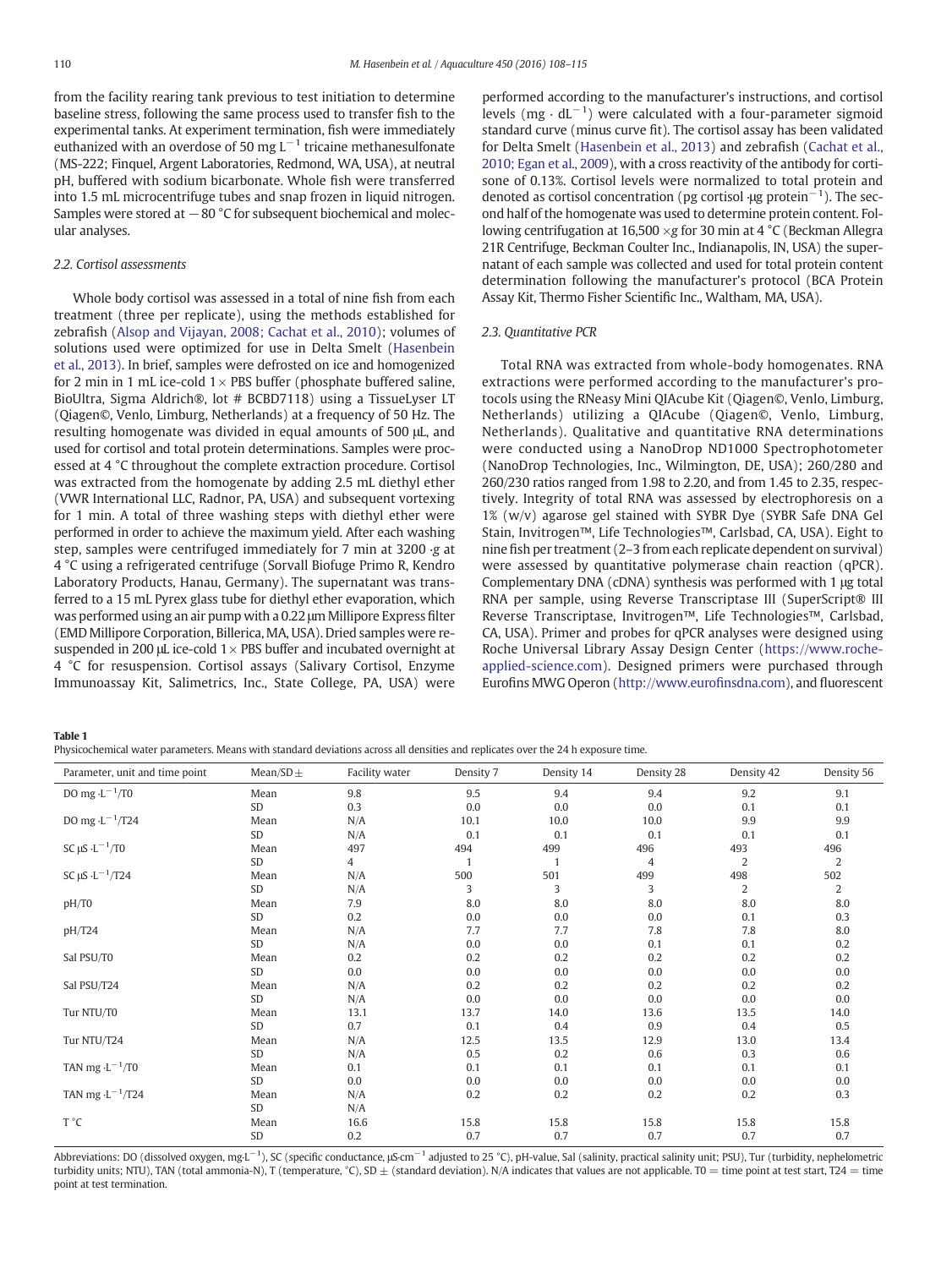<span id="page-3-0"></span>Table 2

Primer and probe sequences of genes used as molecular biomarkers to determine stress levels in late larval Delta Smelt (Hypomesus transpacificus).

| Gene name                                   | Gene code       | Primer $5' \rightarrow 3'$ | Primer $3' \rightarrow 5'$ | Probe $#$ | % efficiency |
|---------------------------------------------|-----------------|----------------------------|----------------------------|-----------|--------------|
| Glutathione-S-Transferase                   | <b>GST</b>      | aatctccctggcagacattgtt     | ggccggctctcaaacacat        | 127       | 108          |
| Mineralocorticoid Receptor 1                | MR <sub>1</sub> | tttctacactttccgcgagtca     | tgatgatctccaccagcatctc     | 39        | 99           |
| Glucocorticoid Receptor 2                   | GR2             | catcgtgaagcgtgaggagaa      | tgcatggagtccagtagtttgg     | 129       | 98           |
| Pro-opiomelanocortin                        | <b>POMC</b>     | tgttcacctgtgcaggtctga      | gagaagctctcttccgtggaca     | 127       | 102          |
| 11-Beta-Hydroxysteroid-Dehydrogenase Type 1 | 11-Beta-HSD-1   | cgtgtcgtctctgctggcta       | ggcgaacttggtggaggag        | 55        | 109          |
| 11-Beta-Hydroxysteroid-Dehydrogenase Type 2 | 11-Beta-HSD-2   | tcctgccatcctcctacaagac     | tctggaccaggtgtttgaactg     | 14        | 106          |
| <b>Beta Actin</b>                           | B-Actin         | tgccacaggactccatacc        | catcggcaacgagaggtt         |           | 107          |
| Glyceraldehyde-3-phosphate Dehydrogenase    | GAPDH           | tccacgagaaagacccaact       | cacgccagtagactcaacca       | 159       | 95           |

probes were obtained from Applied Biosystems (Applied Biosystems®, Life Technologies™, Carlsbad, CA, USA). Quantitation of transcription was performed using SDS 2.4 software (Applied Biosystems®, Life Technologies™, Carlsbad, CA, USA). Responding genes were normalized using a normalization factor calculated based on the geometric mean of two control genes; Glyceraldehyde-3-phosphate Dehydrogenase (GAPDH) and elongation-factor alpha (EF-α). Normalization was performed according to the "geNorm" algorithm version 3.5 as described in [Vandesompele et al. \(2002\)](#page-7-0). Genes were selected based on their involvement in the HPI-axis (Table 2). Pro-opiomelanocortin (POMC) is the precursor of adrenocorticotropic hormone (ACTH) that binds to melanocortin receptor 2 (MC2R) in interrenal cells, which in turn stimulates cortisol production through adenylate cyclase and cAMPdependent signaling pathways ([Alsop and Aluru, 2011\)](#page-6-0). Cortisol signaling is further mediated by two important receptors, Glucocorticoid Receptor 2 (GR2) and Mineralocorticoid Receptor 1 (MR1), which are both ligand-activated transcription factors ([Alsop and Vijayan, 2008;](#page-6-0) [Prunet et al., 2006\)](#page-6-0). Mineralocorticoids and glucocorticoids bind to MR1 and GR2 inducing the stimulation or repression in transcription of target genes ([Tomlinson et al., 2004\)](#page-7-0). 11-Beta-Hydroxysteroid-Dehydrogenase-Type 1 (11-Beta-HSD-1) and 11-Beta-Hydroxysteroid-Dehydrogenase-Type 2 (11-Beta-HSD-2) are the genes coding for two enzymes which are directly involved in the activation and inactivation of glucocorticoids; e.g., cortisol ([Krozowski et al., 1999\)](#page-7-0). In particular, 11-Beta-HSD-1 is a bidirectional enzyme that functions first and foremost as a reductase by converting cortisone into cortisol and also can function as a dehydrogenase by converting cortisol into cortisone [\(Krozowski et al., 1999; Tomlinson and Stewart, 2001\)](#page-7-0). In contrast, 11-Beta-HSD-2 is a unidirectional enzyme that converts cortisol into cortisone ([Krozowski et al., 1999; Tomlinson and Stewart, 2001\)](#page-7-0), and protects MR1 from occupation by cortisol [\(Stewart and Mason, 1995;](#page-7-0) [Tomlinson and Stewart, 2001](#page-7-0)). In addition, Glutathione-S-Transferase (GST) a key enzyme for biotransformation [\(Choi et al., 2008](#page-6-0)), was measured. GST defends cells against reactive oxygen species (ROS) and responds to osmotic stress in fishes ([Choi et al., 2008\)](#page-6-0).

## 2.4. Statistical analysis

Data analysis was performed using R version 3.0.2 for statistical computing ([R-CoreTeam, 2014](#page-7-0)) and associated packages. Cortisol data and gene expression data were tested for normal distribution using the Shapiro Wilk normality test and homogeneity of variances was determined using the Fligner–Killeen Test. Cortisol data were logtransformed to meet assumptions of normality. Effects of density on cortisol levels and transcription of individual genes were evaluated with nested analysis of variance (ANOVA) tests using lme4 ([Bates](#page-6-0) [et al., 2014\)](#page-6-0) as described in [Ruohonen \(1998\).](#page-7-0) Density was defined as a fixed categorical main effect, and experimental replicate (bucket) was treated as a random effect nested within each density treatment. Statistical significance was determined using a significance level of  $\alpha$  = 0.05 for all tests. Post hoc contrasts were tested using lmerTest [\(Kuznetsova et al., 2014](#page-7-0)) to determine pairwise significant differences

where appropriate. Principal Component Analysis (PCA) was performed on the normalized qPCR dataset in order to analyze transcription patterns of all genes measured. PCA scores were calculated using the covariance matrix. Principal components 1 and 2 were determined to explain the majority of the variation in the data, using a Scree Test (Scree plot) as described in [D'Agostino and Russell \(2005\).](#page-6-0)

## 3. Results

# 3.1. Physicochemical parameters

Dissolved oxygen, specific conductance, salinity, pH-value, and turbidity remained stable across all densities and replicates over the 24 h test period ([Table 1](#page-2-0)). Light intensity was 40.3 lx (SD  $\pm$  7.9). Final ammonium concentrations across densities 7 to 56 ranged from 0.15 to 0.26 mg L $^{-1}$ .

# 3.2. Cortisol

No significant differences between stocking densities for whole body cortisol were detected (F-value  $=$  3.28, nested ANOVA P  $=$  0.06). Cortisol levels were highest (up to 0.700 pg cortisol  $\cdot \mu$ g protein<sup>-1</sup>) at lowest fish densities (7 and 14 fish per vessel) and decreased with increasing fish densities, with only 0.193 pg cortisol ∙μg protein<sup>-1</sup> measured at a density of 42 specimens per tank (Fig. 1). At a further increased fish density to 56 specimens per tank, cortisol levels again increased to a similar level as with 28 fish per tank. Normalized cortisol levels (mean and SD) are listed in [Table 3](#page-4-0). Detailed statistical information is listed in Supplementary Table S1.



Fig. 1. Whole body cortisol levels for different Delta Smelt densities in pg cortisol ∙μg protein<sup>-1</sup>. Arithmetic mean across replicates (N = 3) with bars indicating standard errors.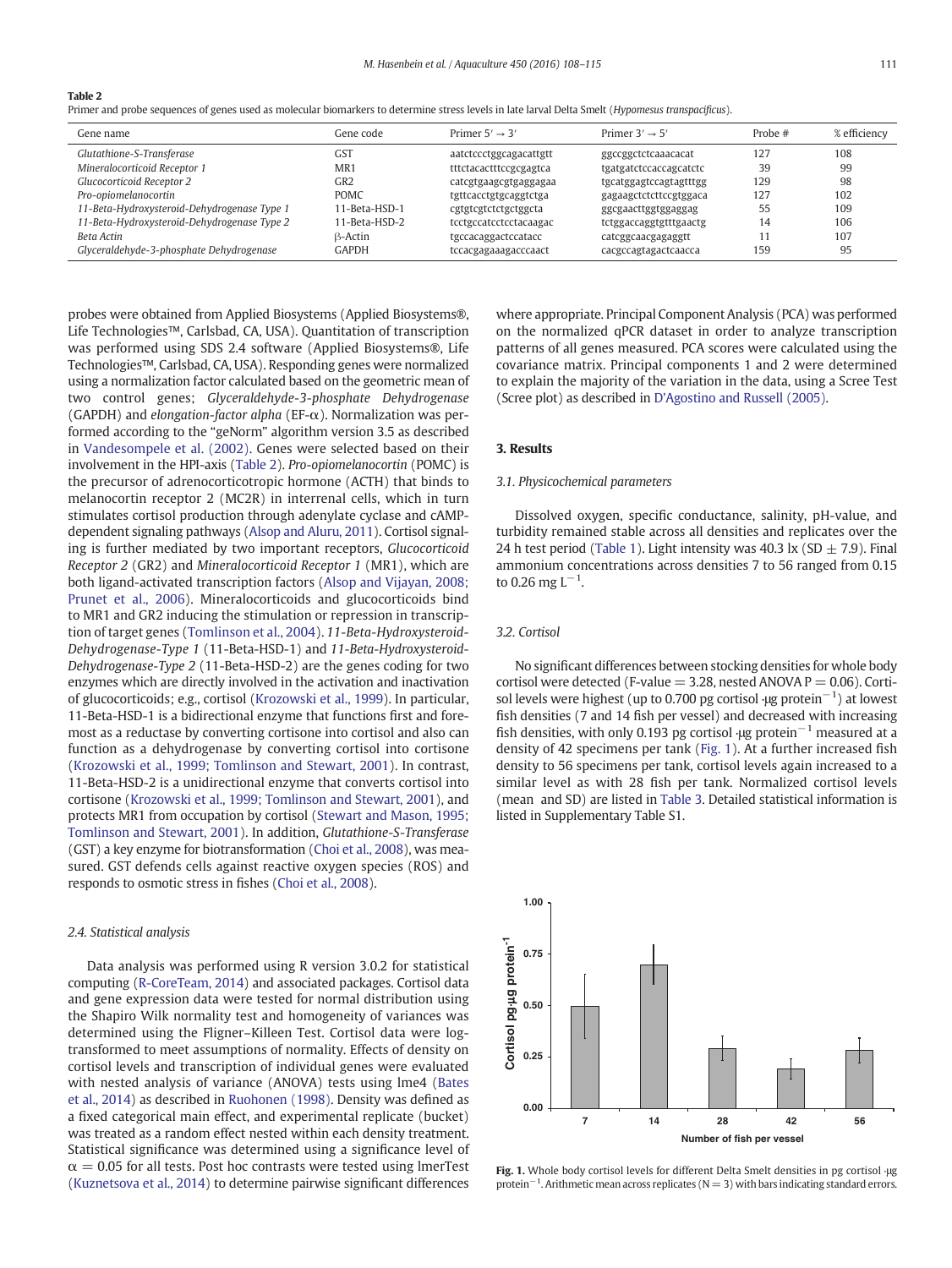<span id="page-4-0"></span>Table 3 Relative transcript levels (Log-2 fold change) of genes and normalized whole body cortisol levels (pg cortisol ·μg protein<sup>-1</sup>) used as biomarkers to determine stress levels in late larval Delta Smelt (Hypomesus transpacificus).

| Density | Biomarker | 11-Beta-HSD-1 | POMC | GR <sub>2</sub> | MR1  | 11-Beta-HSD-2 | <b>GST</b> | Cortisol |
|---------|-----------|---------------|------|-----------------|------|---------------|------------|----------|
|         | Mean      | 1.51          | 0.65 | 1.48            | 1.49 | 0.93          | 1.66       | 0.48     |
|         | <b>SD</b> | 0.5           | 0.4  | 0.6             | 0.6  | 0.7           | 0.8        | 0.1      |
| 14      | Mean      | 1.23          | 0.94 | 1.04            | 0.93 | 1.3           | 0.74       | 0.70     |
|         | <b>SD</b> | 0.9           | 0.9  | 1.0             | 0.9  | 1.0           | 1.0        | 0.1      |
| 28      | Mean      | 1.18          | 0.38 | 0.66            | 0.71 | 0.59          | 1.1        | 0.29     |
|         | <b>SD</b> | 1.1           | 1.2  | 0.8             | 0.8  | 0.5           | 1.3        | 0.1      |
| 42      | Mean      | 1.36          | 0.81 | 0.02            | 0.43 | 0.47          | 1.24       | 0.18     |
|         | <b>SD</b> | 1.2           | 1.1  | 1.1             | 1.0  |               | 1.0        | 0.0      |
| 56      | Mean      | 1.51          | 1.35 | 0.85            | 0.91 | 1.15          | 1.25       | 0.28     |
|         | <b>SD</b> | 0.8           | 0.9  | 0.7             | 0.6  | 0.6           | 1.2        | 0.0      |

Abbreviations: GST: Glutathione-S-Transferase, POMC: pro-opiomelanocortin, MR1: Mineralocorticoid Receptor 1, GR2: Glucocorticoid Receptor 2, 11-Beta-HSD-1: 11-β-Hydroxysteroid-Dehydrogenase-Type 1, 11-Beta-HSD-2: 11-β-Hydroxysteroid-Dehydrogenase-Type 2, SD: standard deviation, SE: standard error.



**Density: Number of fish per vessel**

Fig. 2. Arithmetic mean Log-2 fold change (N = 3) in gene transcription per fish density level for all genes, relative to normalization factor calculated for two control genes. Bars indicate the standard errors. Letters indicate the significance differences (nested ANOVA, pairwise post hoc, significance level  $\alpha$  = 0.05) between density levels. Abbreviations: POMC (pro-opiomelanocortin), MR1 (Mineralocorticoid Receptor 1), GR2 (Glucocorticoid Receptor 2), 11-Beta-HSD-1 (11-Beta-Hydroxysteroid-Dehydrogenase Type 1), 11-Beta-HSD-2 (11-Beta-Hydroxysteroid-Dehydrogenase Type 2), GST (Glutathione-S-Transferase).



Fig. 3. Graphical depiction of the scores of principal components 1 and 2 for centroid graph for each treatment. Percentages give the amount of variation explained by the respective principal component. Numbers indicate the density levels (# of fish per vessel). Inset represents the respective biplot indicating genes driving the clustering. Legends of X-axis and Y-axis of the centroid graph are also applicable to the biplot. Abbreviations: POMC (pro-opiomelanocortin), MR1 (Mineralocorticoid Receptor 1), GR2 (Glucocorticoid Receptor 2), 11-Beta-HSD-1 (11-Beta-Hydroxysteroid-Dehydrogenase Type 1), 11-Beta-HSD-2 (11-Beta-Hydroxysteroid-Dehydrogenase Type 2), GST (Glutathione-S-Transferase).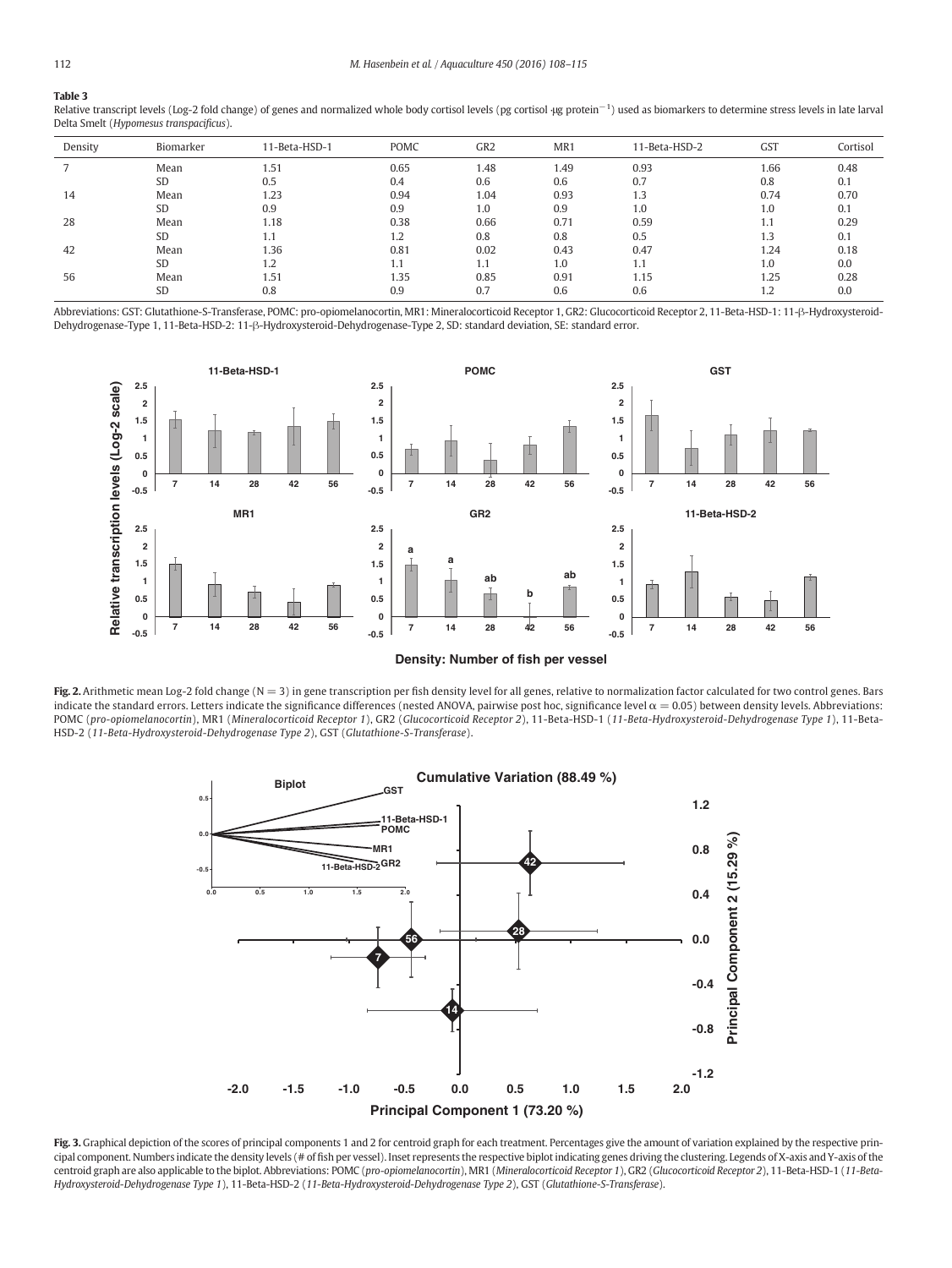# 3.3. Quantitative PCR

Significant differences were detected for GR2 between densities 7 and 42 fish (pairwise  $P = 0.002$ ), and densities 14 and 42 (pairwise  $P = 0.021$ ) [\(Fig. 2\)](#page-4-0) with density 42 having the lowest expression levels and density 7 having the highest expression levels. Although not statistically significant, contrasting cortisol levels with mRNA expression levels of 11-Beta-HSD-2 revealed a similar pattern for densities 7 to 42 [\(Figs. 1 and 2\)](#page-3-0). Furthermore, mRNA expression patterns of genes involved in cortisol production and regulation such as MR1, GR2, and 11-Beta-HSD-2 exhibited the lowest expression levels in densities 28 and 42, but were not significant, and POMC, a gene involved in initiating and stimulating the cortisol synthesis, had the lowest expression levels at density 28. Relative transcript levels of genes (mean and SD) are listed in [Table 3](#page-4-0). Detailed statistical information is listed in Supplementary Table S1.

#### 3.4. Principal Component Analysis (PCA)

Principal component 1 explained 73.2% and principal component 2 15.3% of the variation among stress responsive genes, jointly describing 88.5% of the variation [\(Fig. 3](#page-4-0)). The respective biplot, plotted as an inset in [Fig. 3](#page-4-0), elucidates that genes MR1, POMC, and 11-Beta-HSD-1 loaded heavily on principal component 1, whereas 11-Beta-HSD-2, GR2, and GST loaded more on principal component 2. Densities of 28 and 42 fish clustered together, whereas the lowest assessed densities of 7 and 14 clustered more closely with 56.

#### 4. Discussion

This study emphasizes that fish stocking density has a significant effect on fish physiological responses, and the importance of evaluating density stress, towards determining optimal conditions when planning an experimental design. Both biochemical (cortisol) and molecular (gene transcription) endpoints delivered consistent results as indicators of stress in stocking density experiments. The assessment of stress determined by using two mechanistic approaches can thus be used to establish a more comprehensive evaluation of density stress at multiple levels of biological organization, providing a higher level of confidence in subsequent experimental data.

Response pattern of genes utilized in this study, such as MR1, GR2, and 11-Beta-HSD-2 supported the findings of whole body cortisol levels being lower at densities 28 and 42, whereas others (POMC, GST, and 11-Beta-HSD-1) did not. Variability in responses between genes may be partly due to sex specificity, which has been described for juvenile rainbow trout ([Momoda et al., 2007\)](#page-7-0). Sex determination in Delta Smelt at this early life stage is, however, not feasible. The varying correspondences of genes with whole body cortisol levels are not surprising, because similar results between genes and their later product (proteins, hormones or metabolites) are not necessarily expected. Studies investigating the relationship between mRNA levels and their later products focus on proteins [\(Martyniuk et al., 2009, 2012](#page-7-0)) rather than on hormones/metabolites. Nonetheless, certain aspects of the mRNA–protein relationship also apply to mRNA–hormone relations, and several factors influence this relationship. [Martyniuk et al. \(2012\)](#page-7-0) highlight that different kinetics and turnover rates, experimental lag times and sampling time points, as well as biological regulatory factors involved in transcription and translation contribute to the gene–protein relationship. One explanation for the low correspondence between genes POMC, 11-Beta-HSD-1, GST with cortisol patterns is a potential negative feedback loop mechanism which is common between protein and the respective gene, and also known in hormones ([Martyniuk et al.,](#page-7-0) [2009\)](#page-7-0). While a single endpoint such as cortisol could potentially be sufficient to establish differences between treatments, our study highlights the benefits of having multiple endpoints, thus providing a greater overview of the mechanisms behind physiological stress responses.

The physiological stress response of late larval Delta Smelt to fish stocking densities followed a U-shaped curve. Results support our hypothesis for this pelagic species; with elevated stress levels observed at low stocking densities, as well as at elevated stocking densities. Both cortisol levels and gene transcription response indicated that the lowest stress levels were found at stocking densities in the range of 28 to 42 fish per 8 L vessel, suggesting this range as favorable within this test's conditions. These results are consistent with fish density values reported for optimal Delta Smelt culturing methods, which when converted to the same water volume used here, represent a stocking density range of 4 to 8 fish ⋅L<sup>-1</sup> for fish of similar age (41–80 dph) [\(Lindberg et al., 2013](#page-7-0)). Although Delta Smelt are not described as a schooling fish species, aggregations have been observed in the field ([Bennett, 2005; Moyle,](#page-6-0) [2002](#page-6-0)). Aggregation likely provides the Delta Smelt with safety in numbers, sensory input, and protection from potential predators. This could explain the lower stress levels in treatments 28 and 42 fish per 8 L vessel compared to low and high stocking densities. Low stocking density might not allow for aggregation of sufficient fish to form a desirable sized group resulting in elevated stress.

Stress levels did not increase significantly in the highest stocking density treatments of 56 fish per 8 L vessel. This could stem from the fact that the highest tested density treatment of 56 fish was still within the stocking density range (30–60 fish per 8 L vessel) of the optimal culturing [\(Lindberg et al., 2013](#page-7-0)), and that water quality parameters remained in an acceptable range. Studies on stocking density effects in rainbow trout indicated that water quality affected certain physiological responses more than stocking density [\(Person-Le Ruyet et al., 2008](#page-7-0)).

Aside from water chemistry, additional factors such as water flow and physical characteristics of the experimental system (e.g., vessel shape and depth) play an important role for fish stocking density [\(Pickering, 1992](#page-7-0)). Often the applied density is only valid for the particular system used, in a particular hatchery/facility, and stocking densities must be modified before other systems are being utilized ([Ellis et al.,](#page-6-0) [2001\)](#page-6-0). Numbers given for optimal cultural methods for Delta Smelt are determined for a recirculating holding system with freshwater supply, and biomedia filter, whereas the approach described herein used a static system.

Other factors such as fish species, age and size need to be considered for determining fish stocking density [\(Pickering, 1992\)](#page-7-0). Differences in responses to stocking density levels have been observed in a number of species. Arctic charr, for example, were observed in several studies to have higher growth rates, greater length and weight, and lower aggressive interactions [\(Brown et al., 1992; Jørgensen et al., 1993;](#page-6-0) [Wallace et al., 1988](#page-6-0)) and the highest feeding activity ([Alanärä and](#page-6-0) [Brännäs, 1996](#page-6-0)) at high densities. Further, this species was observed to have the lowest cortisol levels in higher densities compared to low densities ([Vijayan and Leatherland, 1988](#page-7-0)). Pigfish (Orthopristis chrysoptera), a marine baitfish, also had higher survival rates in higher densities compared to low densities ([DiMaggio et al., 2014](#page-6-0)). Other species have shown a different response to increased densities. For instance, in Senegalese sole (Solea senegalensis; Kaup 1858), the highest stress levels were found at high density treatments [\(Costas et al., 2008\)](#page-6-0). These differences can primarily be explained by the distinct biology of each fish species; for example, fishes could be exhibiting specific territorial or schooling characteristics, significantly influencing density driven responses.

Although fish stocking densities have been studied intensively, mostly for aquaculture purposes, this study is one of few to specifically investigate the stocking density for an experimental protocol, and the first to conduct such evaluations using Delta Smelt. Fish stocking density has been discussed as an important factor in experimental biology, in the context of field experiments using cages as exposure vessels [\(Oikari, 2006](#page-7-0)). Improper fish stocking density can lead to enhanced stress levels and thus to a false or elevated stress response to the biological stressor tested, which in turn leads to misleading results and potentially misinterpretation of data. Therefore, it is of utmost importance to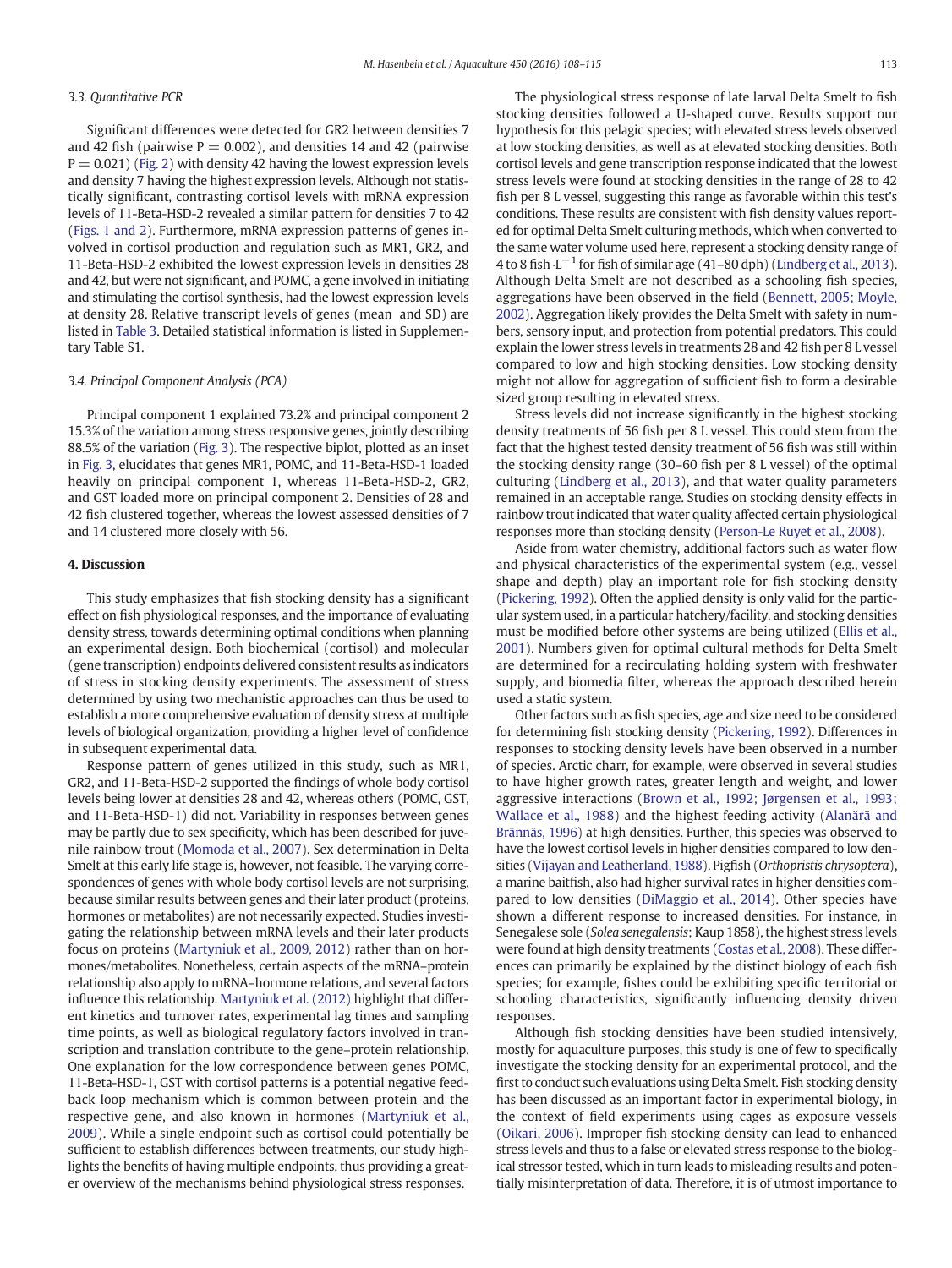<span id="page-6-0"></span>adequately define the fish stocking density for the experimental protocol, with the aim of providing holding conditions with minimal stress, especially when measures of stress are being used as endpoints.

### 5. Conclusion

In this study we showed that fish stocking density has an effect on the physiological stress response of larval Delta Smelt. Both endpoints used in this approach delivered consistent results and are suitable for stress detection in fish stocking density experiments. The results highlight that taking stocking density in consideration as a potential confounding factor might benefit the quality of the experiment and quality of the stress response measured in the experiment.

Supplementary data to this article can be found online at [http://dx.](http://dx.doi.org/10.1016/j.aquaculture.2015.07.005) [doi.org/10.1016/j.aquaculture.2015.07.005.](http://dx.doi.org/10.1016/j.aquaculture.2015.07.005)

#### Acknowledgments

The authors thank Dr. Joan Lindberg, Luke Ellison and Galen Tigan at the UC Davis FCCL, for supplying Delta Smelt along with invaluable knowledge on Delta Smelt rearing, Jennifer Truong for her assistance with sample processing, and Dennis Cocherell for his advice on the experimental protocol and gear selection for this study. Funding was provided by the United States Department of Interior, Bureau of Reclamation (contract no. R12AP20018 to REC and NAF), the California Delta Stewardship Council (contract no. 201015533 to REC and NAF), the State and Federal Contractors Water Agency (contract no. 15-13 to REC), and the University of California Agricultural Experiment Station (grant number 2098-H to NAF). Partial student funding was provided to MH by the Bavarian Elite Programme Universität Bayern e.V. scholarship for graduate and post-graduate students and to LMK by the National Science Foundation Graduate-12 Fellowship Program (under DGE grant number 0841297 to S.L. Williams and B. Ludaescher), and the California Sea Grant Delta Science Doctoral Fellowship (R/SF-56). The authors acknowledge the support of the TUM Graduate School's Faculty Graduate Center Weihenstephan at Technische Universität München, Germany.

# References

- Adams, C.E., Turnbull, J.F., Bell, A., Bron, J.E., Huntingford, F.A., 2007. Multiple determinants of welfare in farmed fish: stocking density, disturbance, and aggression in Atlantic salmon (Salmo salar). Can. J. Fish. Aquat. Sci. 64 (2), 336–344. http://dx.doi.org[/10.](http://dx.doi.org/10.1139/f07-018) [1139/f07-018](http://dx.doi.org/10.1139/f07-018).
- Aketch, B., Ang'ienda, P., Radull, J., Waindi, E., 2014. Effect of stocking density on the expression of glucose transporter protein 1 and other physiological factors in the Lake Victoria Nile tilapia, Oreochromis niloticus (L.). Int. Aquat. Res, 6 (2), 1–8. http://dx.doi.org[/10.1007/s40071-014-0069-3.](http://dx.doi.org/10.1007/s40071-014-0069-3)
- Alanärä, A., Brännäs, E., 1996. Dominance in demand-feeding behaviour in Arctic charr and rainbow trout: the effect of stocking density. J. Fish Biol. 48 (2), 242–254. http://dx.doi.org[/10.1111/j.1095-8649.1996.tb01116.x.](http://dx.doi.org/10.1111/j.1095-8649.1996.tb01116.x)
- Alsop, D., Aluru, N., 2011. [The pituitary development of the hypothalamus](http://refhub.elsevier.com/S0044-8486(15)30088-0/rf0200)–pituitary– [interrenal axis. In: Farrell, A.P. \(Ed.\), Encyclopedia of Fish Physiology. Academic](http://refhub.elsevier.com/S0044-8486(15)30088-0/rf0200)
- [Press, San Diego, pp. 1450](http://refhub.elsevier.com/S0044-8486(15)30088-0/rf0200)–1456. Alsop, D., Vijayan, M.M., 2008. Development of the corticosteroid stress axis and receptor expression in zebrafish (vol 294, pg R711, 2008). Am. J. Physiol. Regul. Integr. Comp. Physiol. 294 (6), R2021. http://dx.doi.org[/10.1152/ajpregu.zh6-6363-corr.2008](http://dx.doi.org/10.1152/ajpregu.zh6-6363-corr.2008).
- Ankley, G.T., Villeneuve, D.L., 2006. The fathead minnow in aquatic toxicology: past, present and future. Aquat. Toxicol. 78 (1), 91–102. http://dx.doi.org[/10.1016/j.](http://dx.doi.org/10.1016/j.aquatox.2006.01.018) [aquatox.2006.01.018.](http://dx.doi.org/10.1016/j.aquatox.2006.01.018)
- Ashley, P.J., 2007. Fish welfare: current issues in aquaculture. Appl. Anim. Behav. Sci. 104 (3–4), 199–235. http://dx.doi.org[/10.1016/j.applanim.2006.09.001.](http://dx.doi.org/10.1016/j.applanim.2006.09.001)
- Barton, B.A., 2002. Stress in fishes: a diversity of responses with particular reference to changes in circulating corticosteroids. Integr. Comp. Biol. 42 (3), 517–525. http:// dx.doi.org[/10.1093/icb/42.3.517](http://dx.doi.org/10.1093/icb/42.3.517).
- Bates, D., Maechler, M., Bolker, Ben, Walker, S., 2014. lme4: Linear mixed-effects models using Eigen and S4. R package version 1, 1-7. [http://CRAN.R-project.org/package=](http://CRAN.R-project.org/package=lme4) [lme4.](http://CRAN.R-project.org/package=lme4)
- Baskerville-Bridges, B., Lindberg, J.C., Doroshov, S.I., 2005. [Manual for the intensive culture](http://refhub.elsevier.com/S0044-8486(15)30088-0/rf0215) of delta smelt (Hypomesus transpacificus[\). Report to CALFED Bay-Delta Program, ERP-](http://refhub.elsevier.com/S0044-8486(15)30088-0/rf0215)[02-P31, Sacramento. University of California-Davis.](http://refhub.elsevier.com/S0044-8486(15)30088-0/rf0215)
- Bennett, W.A., 2005. [Critical assessment of the delta smelt population in the San Francisco](http://refhub.elsevier.com/S0044-8486(15)30088-0/rf0220) [Estuary, California. San Francisco Estuary and Watershed Science. 3\(2\).](http://refhub.elsevier.com/S0044-8486(15)30088-0/rf0220)
- Boujard, T., Labbé, L., Aupérin, B., 2002. Feeding behaviour, energy expenditure and growth of rainbow trout in relation to stocking density and food accessibility. Aquac. Res. 33 (15), 1233–1242. http://dx.doi.org[/10.1046/j.1365-2109.2002.00755.x.](http://dx.doi.org/10.1046/j.1365-2109.2002.00755.x)
- Brown, G.E., Brown, J.A., Srivastava, R.K., 1992. The effect of stocking density on the behaviour of Arctic charr (Salvelinus alpinus L.). J. Fish Biol. 41 (6), 955–963. http://dx.doi. org[/10.1111/j.1095-8649.1992.tb02722.x.](http://dx.doi.org/10.1111/j.1095-8649.1992.tb02722.x)
- Cachat, J., Stewart, A., Grossman, L., Gaikwad, S., Kadri, F., Chung, K.M., Wu, N., Wong, K., Roy, S., Suciu, C., Goodspeed, J., Elegante, M., Bartels, B., Elkhayat, S., Tien, D., Tan, J., Denmark, A., Gilder, T., Kyzar, E., DiLeo, J., Frank, K., Chang, K., Utterback, E., Hart, P., Kalueff, A.V., 2010. Measuring behavioral and endocrine responses to novelty stress in adult zebrafish. Nat. Protoc. 5 (11), 1786–1799 [\(http://www.](http://www.nature.com/nprot/journal/v5/n11/abs/nprot.2010.140.html#supplementary-information) [nature.com/nprot/journal/v5/n11/abs/nprot.2010.140.html#supplementary](http://www.nature.com/nprot/journal/v5/n11/abs/nprot.2010.140.html#supplementary-information)[information](http://www.nature.com/nprot/journal/v5/n11/abs/nprot.2010.140.html#supplementary-information)).
- Caipang, C.M.A., Brinchmann, M.F., Berg, I., Iversen, M., Eliassen, R., Kiron, V., 2008a. Changes in selected stress and immune-related genes in Atlantic cod, Gadus morhua, following overcrowding. Aquac. Res. 39 (14), 1533–1540. http://dx.doi.org/[10.1111/j.](http://dx.doi.org/10.1111/j.1365-2109.2008.02026.x) [1365-2109.2008.02026.x](http://dx.doi.org/10.1111/j.1365-2109.2008.02026.x).
- Caipang, C.M.A., Brinchmann, M.F., Kiron, V., 2008b. [Short-term overcrowding of Atlantic](http://refhub.elsevier.com/S0044-8486(15)30088-0/rf0055) cod, Gadus morhua[: effects on serum-mediated antibacterial activity and transcrip](http://refhub.elsevier.com/S0044-8486(15)30088-0/rf0055)[tion of glucose transport and antioxidant defense related genes. Comp. Biochem.](http://refhub.elsevier.com/S0044-8486(15)30088-0/rf0055) [Physiol. A Mol. Integr. Physiol. 151 \(4\), 560](http://refhub.elsevier.com/S0044-8486(15)30088-0/rf0055)–565.
- CDFW, 2014. [State & federally listed endangered & threatened animals of California. Calif.](http://refhub.elsevier.com/S0044-8486(15)30088-0/rf0060) [Dept. Fish Wildl. 1](http://refhub.elsevier.com/S0044-8486(15)30088-0/rf0060)–14.
- Choi, C.Y., An, K.W., An, M.I., 2008. Molecular characterization and mRNA expression of glutathione peroxidase and glutathione S-transferase during osmotic stress in olive flounder (Paralichthys olivaceus). Comp. Biochem. Physiol. A Mol. Integr. Physiol. 149 (3), 330–337. http://dx.doi.org[/10.1016/j.cbpa.2008.01.013.](http://dx.doi.org/10.1016/j.cbpa.2008.01.013)
- Connon, R.E., Geist, J., Pfeiff, J., Loguinov, A.V., D'Abronzo, L.S., Wintz, H., Vulpe, C.D.,Werner, I., 2009. Linking mechanistic and behavioral responses to sublethal esfenvalerate exposure in the endangered delta smelt; Hypomesus transpacificus (Fam. Osmeridae). BMC Genomics 10, 608. http://dx.doi.org[/10.1186/1471-2164-10-608.](http://dx.doi.org/10.1186/1471-2164-10-608)
- Connon, R.E., Beggel, S., D'Abronzo, L.S., Geist, J.P., Pfeiff, J., Loguinov, A.V., Vulpe, C.D., Werner, I., 2011a. Linking molecular biomarkers with higher level condition indicators to identify effects of copper exposures on the endangered delta smelt (Hypomesus transpacificus). Environ. Toxicol. Chem. 30 (2), 290–300. http://dx.doi. org[/10.1002/etc.400.](http://dx.doi.org/10.1002/etc.400)
- Connon, R.E., Deanovic, L.A., Fritsch, E.B., D'Abronzo, L.S., Werner, I., 2011b. Sublethal responses to ammonia exposure in the endangered delta smelt; Hypomesus transpacificus (Fam. Osmeridae). Aquat. Toxicol. 105 (3–4), 369–377. http://dx.doi. org[/10.1016/j.aquatox.2011.07.002](http://dx.doi.org/10.1016/j.aquatox.2011.07.002).
- Costas, B., Aragão, C., Mancera, J.M., Dinis, M.T., Conceição, L.E.C., 2008. High stocking density induces crowding stress and affects amino acid metabolism in Senegalese sole Solea senegalensis (Kaup 1858) juveniles. Aquac. Res. 39 (1), 1–9. http://dx.doi. org[/10.1111/j.1365-2109.2007.01845.x.](http://dx.doi.org/10.1111/j.1365-2109.2007.01845.x)
- D'Agostino, R.B., Russell, H.K., 2005. [Scree Test Encyclopedia of Biostatistics. John Wiley &](http://refhub.elsevier.com/S0044-8486(15)30088-0/rf0240) [Sons, Ltd.](http://refhub.elsevier.com/S0044-8486(15)30088-0/rf0240)
- Davis, C.R., Okihiro, M.S., Hinton, D.E., 2002. Effects of husbandry practices, gender, and normal physiological variation on growth and reproduction of Japanese medaka, Oryzias latipes. Aquat. Toxicol. 60 (3–4), 185–201. http://dx.doi.org[/10.1016/S0166-](http://dx.doi.org/10.1016/S0166-445X(02)00004-8) [445X\(02\)00004-8.](http://dx.doi.org/10.1016/S0166-445X(02)00004-8)
- de Oliveira, E.G., Pinheiro, A.B., de Oliveira, V.Q., da Silva, A.R.M., de Moraes, M.G., Rocha, I.R.C.B., de Sousa, R.R., Costa, F.H.F., 2012. Effects of stocking density on the performance of juvenile pirarucu (Arapaima gigas) in cages. Aquaculture 370–371, 96–101. http://dx.doi.org[/10.1016/j.aquaculture.2012.09.027.](http://dx.doi.org/10.1016/j.aquaculture.2012.09.027)
- DiMaggio, M.A., Ohs, C.L., Broach, J.S., Sink, T.D., 2014. Effects of stocking density on growth, survival, and stress physiology of pigfish. N. Am. J. Aquac. 76 (3), 201–210. http://dx.doi.org[/10.1080/15222055.2013.867000](http://dx.doi.org/10.1080/15222055.2013.867000).
- Egan, R.J., Bergner, C.L., Hart, P.C., Cachat, J.M., Canavello, P.R., Elegante, M.F., Elkhayat, S.I., Bartels, B.K., Tien, A.K., Tien, D.H., Mohnot, S., Beeson, E., Glasgow, E., Amri, H., Zukowska, Z., Kalueff, A.V., 2009. Understanding behavioral and physiological phenotypes of stress and anxiety in zebrafish. Behav. Brain Res. 205 (1), 38–44. http://dx. doi.org/[10.1016/j.bbr.2009.06.022](http://dx.doi.org/10.1016/j.bbr.2009.06.022).
- Ellis, T., Scott, A.P., Bromage, N., North, B., Porter, M., 2001. [What is stocking density?](http://refhub.elsevier.com/S0044-8486(15)30088-0/rf0265) [Trout News 32, 35](http://refhub.elsevier.com/S0044-8486(15)30088-0/rf0265)–37.
- Ellis, T., North, B., Scott, A.P., Bromage, N.R., Porter, M., Gadd, D., 2002. The relationships between stocking density and welfare in farmed rainbow trout. J. Fish Biol. 61 (3), 493–531. http://dx.doi.org/[10.1111/j.1095-8649.2002.tb00893.x.](http://dx.doi.org/10.1111/j.1095-8649.2002.tb00893.x)
- Fast, M.D., Hosoya, S., Johnson, S.C., Afonso, L.O.B., 2008. Cortisol response and immunerelated effects of Atlantic salmon (Salmo salar Linnaeus) subjected to short- and long-term stress. Fish Shellfish Immunol. 24 (2), 194–204. http://dx.doi.org/[10.](http://dx.doi.org/10.1016/j.fsi.2007.10.009) [1016/j.fsi.2007.10.009.](http://dx.doi.org/10.1016/j.fsi.2007.10.009)
- Fisch, K.M., Ivy, J.A., Burton, R.S., May, B., 2013. Evaluating the performance of captive breeding techniques for conservation hatcheries: a case study of the delta smelt captive breeding program. J. Hered. 104 (1), 92–104. http://dx.doi.org/[10.1093/](http://dx.doi.org/10.1093/jhered/ess084) [jhered/ess084](http://dx.doi.org/10.1093/jhered/ess084).
- Garcia-Reyero, N., Adelman, I., Liu, L., Denslow, N., 2008. Gene expression profiles of fathead minnows exposed to surface waters above and below a sewage treatment plant in Minnesota. Mar. Environ. Res. 66 (1), 134–136. http://dx.doi.org[/10.1016/j.](http://dx.doi.org/10.1016/j.marenvres.2008.02.073) [marenvres.2008.02.073.](http://dx.doi.org/10.1016/j.marenvres.2008.02.073)
- Geist, J., Werner, I., Eder, K.J., Leutenegger, C.M., 2007. Comparisons of tissue-specific transcription of stress response genes with whole animal endpoints of adverse effect in striped bass (Morone saxatilis) following treatment with copper and esfenvalerate. Aquat. Toxicol. 85 (1), 28–39. http://dx.doi.org/[10.1016/j.aquatox.2007.07.011](http://dx.doi.org/10.1016/j.aquatox.2007.07.011).
- Gornati, R., Papis, E., Rimoldi, S., Terova, G., Saroglia, M., Bernardini, G., 2004a. Rearing density influences the expression of stress-related genes in sea bass (Dicentrarchus labrax, L.). Gene 34 (0), 111–118. http://dx.doi.org[/10.1016/j.gene.2004.06.020.](http://dx.doi.org/10.1016/j.gene.2004.06.020)